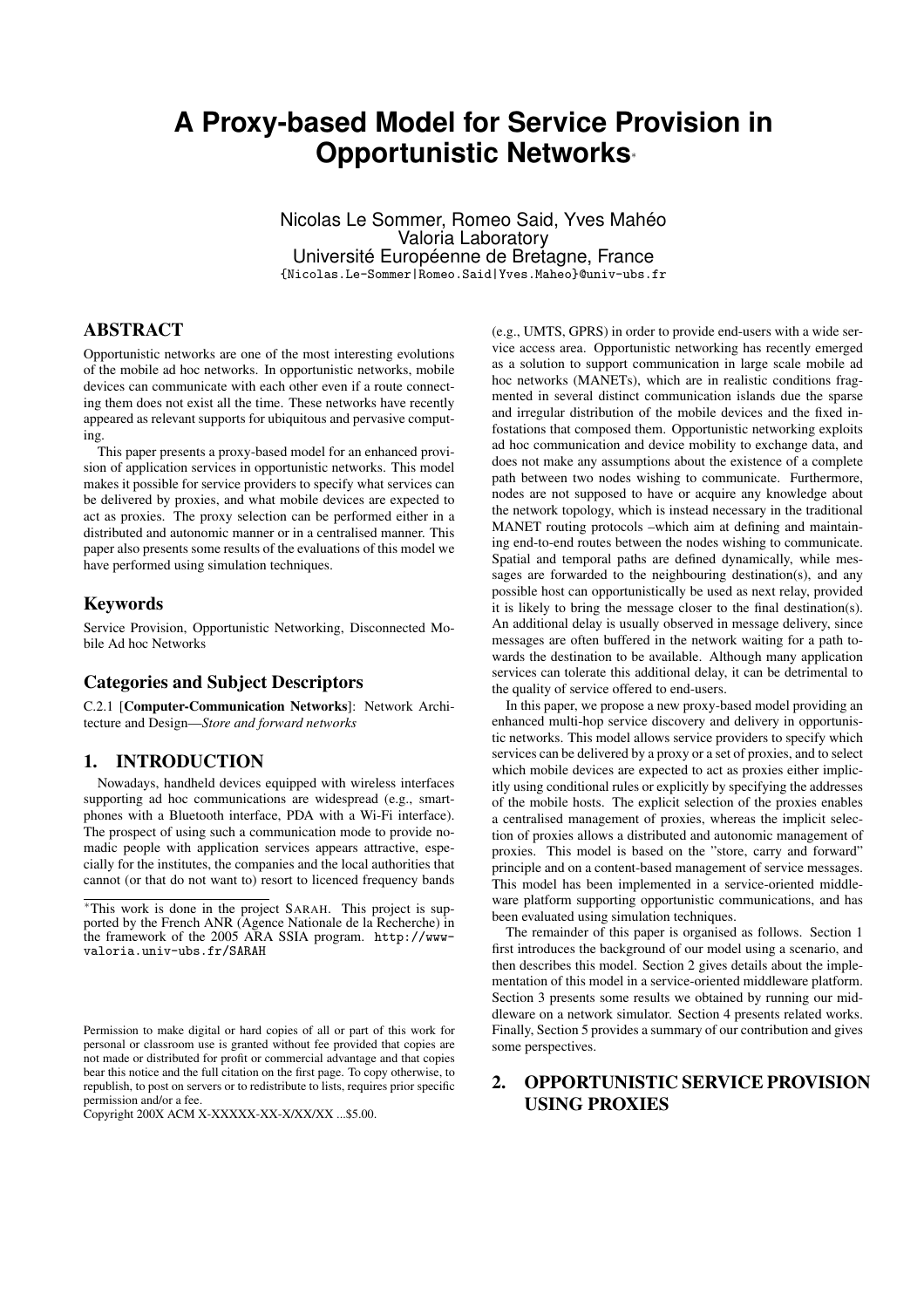

Figure 1: Example of a disconnected mobile ad hoc network.

## 2.1 Background scenario

In opportunistic networks, messages are not simply routed in the network. While travelling from host to host in the network they can also be stored temporarily on certain hosts, and be forwarded later when the circumstances are favourable. Service messages (i.e., service discovery requests, service advertisements, service invocation requests, service responses) are thus stored locally in the caches of mobile devices, and should be returned on demand by these devices if needed. If the mobile hosts were able to process messages according to their content, they could correlate the service discovery requests with the service advertisements, and the service invocation requests with the service responses, and therefore could act as proxies for stateless application services, which are the most important type of services used in ubiquitous and pervasive computing environments (e.g., information services).

For the sake of illustration, let us consider a disconnected mobile ad hoc network deployed in a campus. An illustration is shown in Figure 1. This network is composed of several mobile devices used by students and of a service provider *SP* offering application services to students such as course schedules, campus maps, etc. Moreover in this network, the mobile devices are expected to act as relays.

At time *T*, only the students who are in the same network island as *SP* can discover and invoke the services offered by *SP* (*S*<sup>1</sup> and *S*<sup>2</sup> can access *SP* directly because they are in its vicinity). Let us consider that at time  $T + \Delta t S_2$  leaves the network island of *SP* and joins the network island including *S*<sup>3</sup> and *S*4, after having discovered and invoked one of the services offered by *SP*. Since *S*<sub>2</sub> has stored locally the service messages it has exchanged with *SP*,  $S_2$ may either spontaneously send an advertisement for the services it has discovered in the network, or reply to a discovery request sent by students  $S_3$  and  $S_4$  for such services. Indeed, since  $S_2$  can process service messages stored locally, it should be able to correlate the service discovery requests sent by  $S_3$  and  $S_4$  with the service discovery request it sent itself previously or with the service advertisement it received previously from *SP*. As far as the service invocation is concerned, when  $S_3$  and  $S_4$  try to invoke  $SP$  with the same requests as the ones  $S_2$  has previously addressed to  $SP$ ,  $S_2$  is expected to reply with the responses it obtained from *SP* if these ones are still valid. Thus *S*<sup>3</sup> and *S*<sup>4</sup> could access the services offered by *SP* even if they are not in the same island as *SP*. In this scenario the mobile host  $S_2$  thus acts as a proxy for the service provided by *SP*. In contrast to the mobile hosts that only implement the "store, carry and forward" principle, the mobile hosts that act

|                    | Parameter-dependent     | Parameter-independent |  |
|--------------------|-------------------------|-----------------------|--|
| Stateless services | Partially Proxyable     | Proxyable             |  |
| Stateful services  | Non proxyable           | Non proxyable         |  |
| Time-dependent     | Partially and temporary | Temporary proxyable   |  |
| stateful services  | proxyable               |                       |  |

Table 1: Taxonomy of application services for a delivery using proxies.

as proxies can process messages according to their content, and can establish a correlation between the requests and the responses sent in the network by the mobile nodes.

In the remainder of this section, we present a taxonomy of services and we show how service providers can select proxies either explicitly or implicitly, how they can manage them, and how the service discovery and delivery are performed.

## 2.2 Overview of the model

*A taxonomy of application services.* Two kinds of application services are likely to be deployed in a pervasive environment and to be provided using opportunistic communications: *(1)* the stateless application services, whose behaviour is recurrent and independent of the time and that can be cloned by some mobile hosts (i.e., the proxies)*; (2)* and the stateful application services whose behaviour cannot be cloned. Some of stateful applications can have a time-dependent behaviour, which can be reproduced temporarily by proxies. An example of such an application is an application service delivering weather forecast information. Moreover, the responses returned by some application services can depend on the parameters they received at invocation time. Hence, the behaviour of such application services cannot be fully reproduced by proxies. The application service taxonomy given in Table 1 is expected to be used by service providers in order to characterise the services they offer, and to help mobile hosts in deciding how to process the messages they receive for these services. In this taxonomy, five kinds of application services have been identified: 1) the services whose behaviour can be reproduced without any specific constraints (the proxyable services); 2) the services whose behaviour cannot be reproduced (the non-proxyable services); 3) the services whose behaviour depends on parameters and which therefore can only be partially cloned (the partially proxyable services); 4) the services whose behaviour is time-dependent and which can be reproduced during a given lease (the temporary proxyable services); 5) and the services whose behaviour is time-dependent and parameterdependent (the partially and temporary services).

*Proxy selection and management.* A proxy is expected to clone as faithfully as possible the behaviour of the service provider for which it acts as a proxy both from the viewpoint of the service discovery and invocation during a given lease –such a lease is expected to be defined by a service provider either explicitly or implicitly. In this context, it must be able to publish service advertisements spontaneously or to send service advertisements in response to service discovery requests. Similarly, it must be able to respond to the invocation requests it receives.

In order to decide which mobile devices are likely to act as proxies, the service provider can currently use information such as the frequency and the number of the invocations made by the mobile hosts. In the future, we plan to support other kinds of information such as the location or the mobility degree of the mobile clients. In our model, service providers can select and manage explicitly a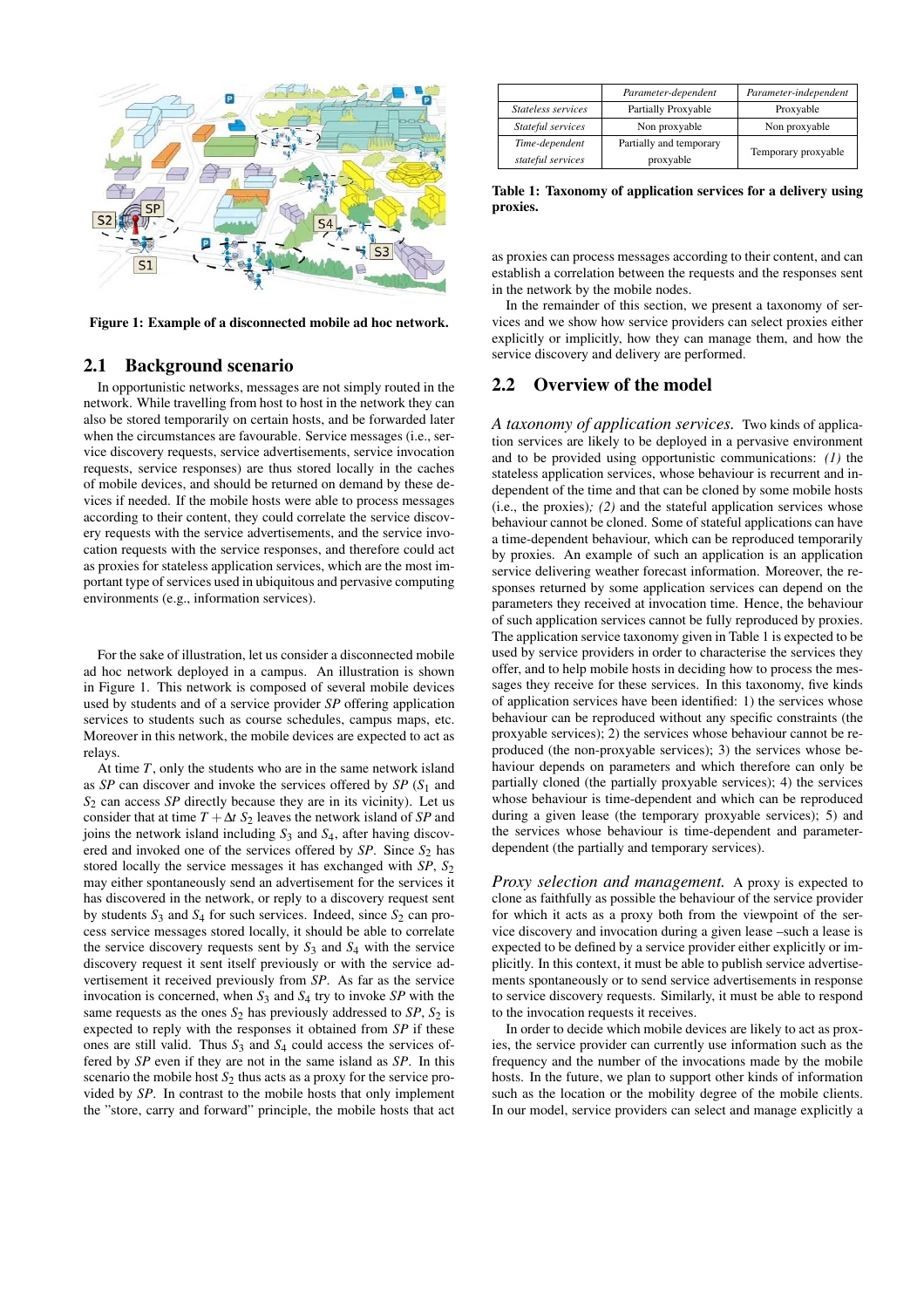| proxy:= service-status proxy-management discovery-management<br>service-status:=non-proxyable \ proxyable \ partially-proxyable<br>  temporary-proxyable-r   temp-part-proxyable-r |  |
|------------------------------------------------------------------------------------------------------------------------------------------------------------------------------------|--|
| <b>temporary-proxyable-r</b> := temporary-proxyable <b>lease-period</b>                                                                                                            |  |
| temp-part-proxyable-r:= temp-part-proxyable lease-period                                                                                                                           |  |
| proxy-management:=centralised   distributed                                                                                                                                        |  |
| centralised := address(, address)* lease-period                                                                                                                                    |  |
| address:= $byte*$                                                                                                                                                                  |  |
| <b>lease-period</b> := int                                                                                                                                                         |  |
| $\mathbf{distributed} := \mathbf{naming\text{-}rules}$                                                                                                                             |  |
| naming-rules:=number_of_requests method_coverage_rate                                                                                                                              |  |
| $number_of\_requests := int$                                                                                                                                                       |  |
| method_coverage_rate := float                                                                                                                                                      |  |
| discovery-management:= proactive discovery   reactive                                                                                                                              |  |
| both_discoverv                                                                                                                                                                     |  |
| <b>proactive_discovery:</b> = <i>proactive</i> <b>period</b>                                                                                                                       |  |
| <b>both discovery:</b> = both period                                                                                                                                               |  |
| $period := int$                                                                                                                                                                    |  |
|                                                                                                                                                                                    |  |

#### Figure 2: Grammar rules for implicit and explicit proxy naming and management.

collection of proxies for the services they offer. This management mode is well suited for mobile ad hoc networks where some devices are relatively static and reachable at any time by the service providers in order to be invalidated easily. For instance, a relatively static mobile host invoking a service frequently can be considered as a good candidate for playing the role of proxy by the provider that offers this service and that performs a centralised management of proxies. In the centralised proxy management mode, the service provider selects and invalidates proxies by sending control messages in the network explicitly. Such messages notably contain the name of the service, and also the period after which the proxy is expected to renew its lease with the provider. If the proxy does not renew its lease by sending a request, the provider considers that the proxy is not reachable and thus removes it from its list of proxies. On its side, the mobile host stops to act as a proxy. The provider can also invalidate this proxy by sending a control message. Figure 2 presents a grammar describing how the providers can define in their control messages the characteristics of the service, the proxy management rules and the service management policy in terms of service discovery and invocation. For instance, a provider can send to a particular mobile host a control message specifying that this host must act as a proxy for a proxyable service for a given lease period. Moreover it can also specify, that the mobile host is expected to support a proactive service discovery by sending periodically an advertisement, and that the responses it returns do not depend on the time.

In addition to a centralised selection and management of proxies, it could be convenient to have an autonomic and distributed selection and management of proxies. Indeed, in opportunistic networks composed only of mobile devices that appear and disappear dynamically, the centralised selection and management of proxies cannot be extremely difficult. The autonomic and distributed management scheme of proxies is not achieved explicitly by the service provider itself, but implicitly by specifying rules in the service advertisement messages These rules will be used by mobile hosts in order to decide if they can act as proxies or not. These rules pertain to the number of different invocations and on a method coverage rate (i.e. the number of the methods invoked by the clients divided by the number of methods offered by the service). Such rules are presented in Figure 2, and an example of the utilisation of these rules

is given in the next section. In the future, such rules should also refer to other contextual properties such as geographical properties and mobile host characteristics (e.g. CPU, Memory). Indeed, some services can be relevant only in a given geographic area, or can be provided by mobile hosts having specific hardware characteristics.

As far as the distributed management of time-dependent application services by proxies is concerned, no additional properties are required. Indeed, in opportunistic communication, messages generally include spatial and temporal properties so as to control their propagation in the network, and to avoid that messages disseminate eternally in the network. Typically these messages include a number of hops –which is equivalent to the TTL of IP– and a lifetime. Such information can be used by a proxy in order to decide if a message can be considered as still valid or not, and thus whether it can return this message in response to a request sent by a client. Proxies can also exploit this information in order to decide how many times they can act as providers for a given service. The capability of a mobile host to act as a proxy for a time-dependent application service thus decreases naturally in time. In the distributed mode, each mobile node acting as a proxy is expected to autonomously evaluate if it must stop to act as a proxy.

## 3. IMPLEMENTATION OVERVIEW

#### 3.1 Middleware architecture

In order to validate our model, we have developed a middleware in Java over an OSGi platform. This middleware is mainly structured in two layers, namely an opportunistic message switching layer and a service management layer (see Figure 3). Actually, both layers are implemented as OSGi services, which can be used by the local application services in order to discover and invoke the application services offered by remote devices opportunistically. The first layer implements a *Publish/Subscribe* API and is composed of four main elements: a message publisher, a message receiver, a cache of messages and a message switching orchestrator that can be configured using strategies. For example, strategies using periodic message emission, or strategies implementing gossip mechanisms can be considered.

The service management layer is composed of several elements collaborating in the service discovery and the service invocation process. Service discovery is mainly achieved by the service tracker, the service publisher and the service register. The service tracker is designed so as to be a subscriber to service advertisement messages and to register the discovered services in the service register. The service publisher is responsible for publishing the local services in the network using the communication layer.

The service invocation is mainly performed by the service invoker and the service response handler which are implemented so as to act respectively as a publisher of service invocation messages and as a subscriber to service response messages. These elements must be used by local services in order to invoke remote services. A further detailed description of these elements can be found in [7]. In our middleware platform, the proxy-based model we propose is implemented by a specific OSGi service behaving as a client of the communication layer in order to be notified about the service discovery requests and the service invocation requests for the services for which it must act as a proxy. It can also invoke the communication layer in order to look for the responses for the requests it received. If the responses are not available in the cache, or if they are not valid, the proxy forwards the request to the service provider in order to obtain a response. Each service provider can also run a proxy manager that is responsible for the centralised management of the proxies. The distributed and autonomous management of the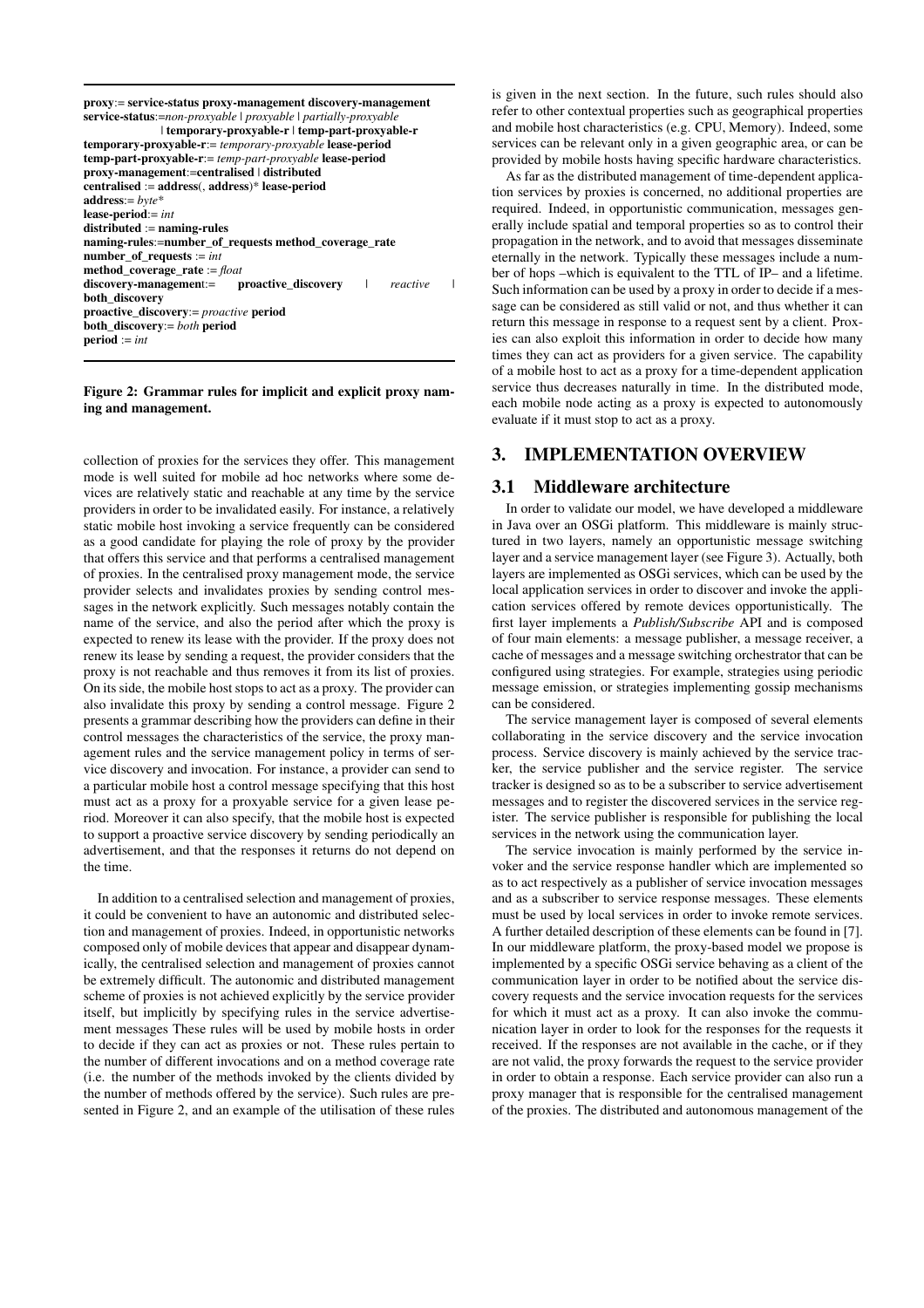

Figure 3: Middleware architecture

proxies is, as for it, performed by the mobile hosts themselves. The conditional rules used for the proxy selection are specified by the local services when they register themselves in the service register.

#### 3.2 Content-based message management.

The local services considered are OSGi services. OSGi services are characterised by both the Java interface they implement and their non-functional properties. In the current implementation, the messages sent by these application services (or by the middleware platform) are serialised as XML documents structured in two main parts, namely the headers and the content of the messages. The headers provide information that can be used by both the communication layer and the service management layer. A header can contain for example the destination, the origin, the lifetime, the type of messages and a content description. In the current implementation of our platform the content-based management of messages is performed using a MD5 sum of the content. In the messages returned in response to a request, the MD5 sum of the content of the request is also specified in order to make it possible for proxies to quickly establish a correlation between a request and a response. In Figure 4, we present an example of a partial service advertisement returned in response to a service discovery request. The service advertisement messages also include additional information to support the distributed selection of proxies and the provision of services by these proxies. An example of the specification of such information is given in Figure 4. In this example, the service is considered as fully-proxyable. The mobile hosts that have a service method coverage rate higher than 0.9 and that have least 5 different invocation requests and responses are expected to act as a proxy, and to support a proactive and reactive service discovery with a period of service advertising of 30 seconds.

#### 4. SIMULATION RESULTS

In order to evaluate our model, we have made a series of simulations using the Madhoc simulator<sup>1</sup>, a metropolitan ad hoc network simulator that features the components required for both realistic and large-scale simulations, as well as the tools essential to an effective monitoring of the simulated applications. This simulator, which is written in Java, allow us to run our middleware platform on it.

In this section, we focus on a particular experiment whose objective was to measure the ability to satisfy the client service discovery and invocation efficiently using proxies. For that, we compared our proxy-based service provision model with one implementing a 1 hop discovery and invocation model, and with one implementing a purely epidemic discovery and invocation model. In the 1-hop <message id="fb0097820f0b371" type="service-advertisement"> <headers> <header name="origin" value="00:0F:1F:C5:2F:F5"/> <header name="destination" value="\*"/> <header name="number-of-hops" value="5"/> <header name="date" value="Nov 29 16:09:47 CET 2006"/> <header name="lifetime" value="12:00:00"/> <header name="md5sum-content" value="186c322f04579a179f1cce23b78e7a555"/> <header name="discovery-request-id" value="db0192810f0b21"/> <header name="md5sum-discovery-request-content" value="186c322f04579a179f1cce23b78e7a555"/> <header name="proxy-selection-rules" value="5,0.9"/> <header name="proxy-service-status" value="fullyproxyable,5,0.9"/> <header name="proxy-service-discovery" value="both,30"/> <header name="proxy-service-invocation" value="timeindependent"/> .... </headers> <content> ... </content> </message>

Figure 4: An XML-formatted message exchanged by application-level services.

model, clients must be in the vicinity of a provider offering the service they require in order to discover and to invoke this service, while in the epidemic model, their service messages are forwarded by the other mobile hosts opportunistically (each mobile host forwards all the messages it receives in addition of its own messages).

The simulation environment we consider is an open area about 1km<sup>2</sup> populated with 100 mobile devices equipped with Wi-Fi interfaces that evolve following a random way point mobility model. Each mobile host moves at a average speed between 0.5 and 2 m/s. Among these 100 hosts, 8 act as service providers, 60 are potential clients of the services offered by these providers, 32 are neither clients nor providers of services. In our simulation scenario, a provider offers only one service, and the same service is provided by two different providers. The clients are interested in only one service, and they are expected to initially send a service discovery request in the network in order to discover the providers of the service they look for (the clients do not send their service discovery request at the same time). When they have discovered a provider, the clients invoke this provider periodically (every 5 minutes) with a different request. The clients of the same service are designed so as to send the same invocation requests. Each host sends its messages with a periodicity of 20 seconds. Each message has a lifetime of 10 minutes. The services considered in this scenario are stateless application services. Each mobile host having relayed (and put in cache) at least a discovery request, an advertisement, and five invocation requests and responses is expected to start acting as a proxy for this service. The proxy lease is automatically managed by the mobile hosts themselves according to the lifetime of the messages they handle.

In Figure 5, we present the network load for the simulations we have made, and in Table 2 we summarize the simulation results we have obtained. In contrast to the epidemic and the proxy-based

<sup>1</sup>http://agamemnon.uni.lu/~lhogie/madhoc/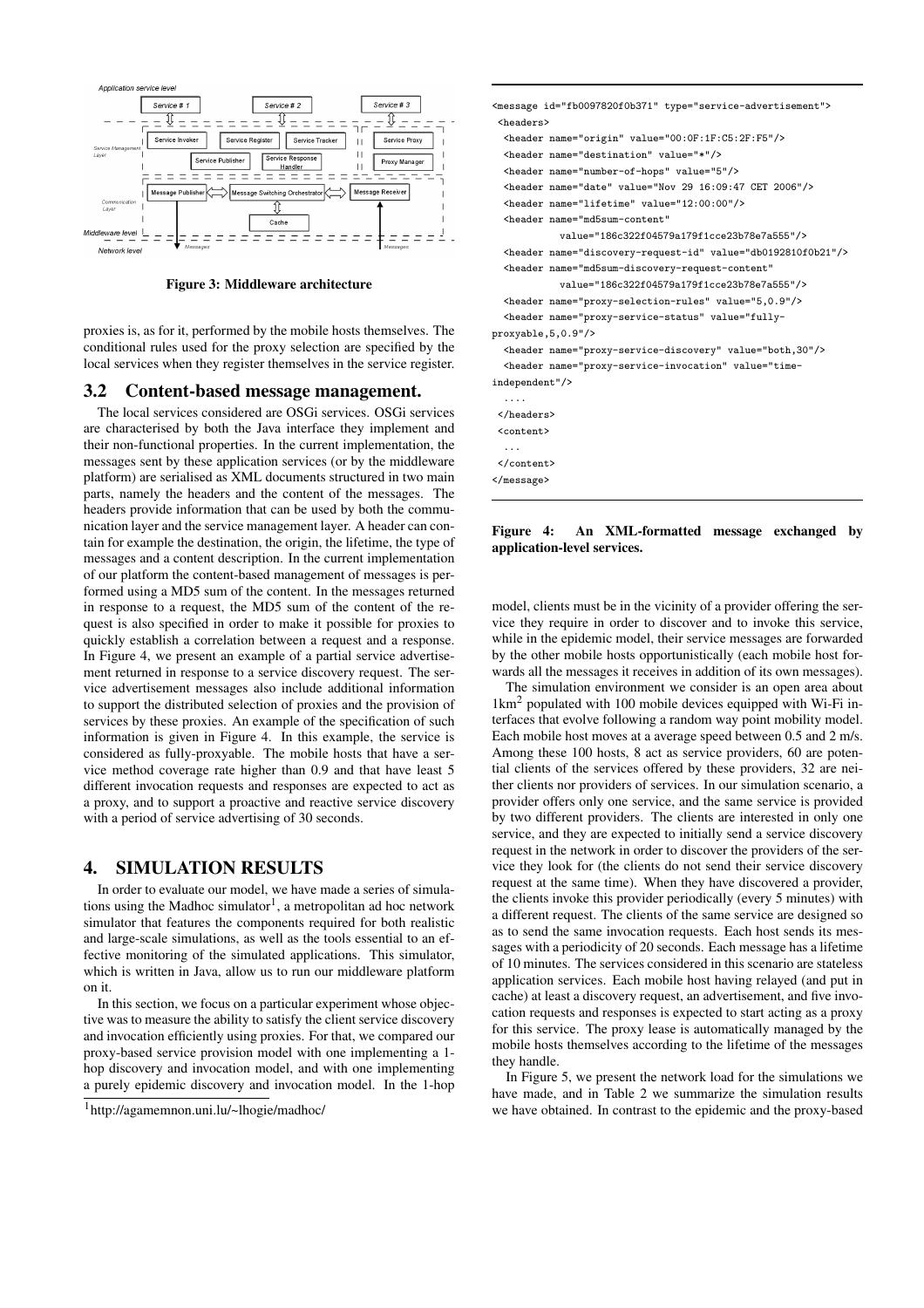

Figure 5: Network load.

|                                           | $1-hop$ | epidemic | proxy-based |
|-------------------------------------------|---------|----------|-------------|
| Number of clients discovery               | 18/60   | 43/60    | 41/60       |
| having discovered a provider              |         |          |             |
| Average delay of service discovery (sec.) | 198     | 133      | 88          |
| Standard Deviation for delay              | 113     | 98       | 62          |
| of success invocation (sec.)              |         |          |             |
| Average delay of success invocation(sec.) | 202     | 122      | 78          |
| Standard Deviation for delay              | 167     | 94       | 53          |
| of success invocation (sec.)              |         |          |             |
| Average invocation success ratio          | 0.15    | 0,45     | 0.43        |

Table 2: Simulation results for service discovery and invocation.

provision models, the 1-hop service provision model has the advantage of offering a low network load, but to the detriment of the service provision quality since only 0.15% of the service invocation requests have been satisfied during the simulation (i.e., 1 hour). As shown in Figure 5 and Table 2, the proxy-based model has approximately the same invocation success ratio as the epidemic model, but with a better response delay and a lower network load.

## 5. RELATED WORK

Opportunistic networking has recently appeared as a promising approach to allow applications to communicate when synchronous communications based on end-to-end connectivity are not possible. Many ongoing works aim at defining communication supports for opportunistic and/or disruption/delay-tolerant networking [3, 9, 14, 16, 17]. The epidemic routing protocol [19], the disconnected transitive communication protocol [2], the asynchronous probabilistic protocol [10], the context-aware adaptive protocol [13, 12], the history-based routing protocol [1], the Opportunistic Spatio-Temporal Dissemination System [8] and the Time-Aware Contentbased dissemination system [18] are some examples of protocols for opportunistic and/or disruption/delay-tolerant networking. Nevertheless, in contrast to our work such protocols do not offer contentbased message management functionalities. Such functionalities are necessary in order to implement a proxy-based model for the service provision.

Service discovery protocols designed specifically for such mobile ad hoc networks can be divided into two categories: network layer-based and application layer-based service discovery protocols. In the service discovery protocols coupled with routing layer,

service query and response messages are often piggybacked on to ad hoc routing messages. In this way, a host requesting a service in addition to discovering the service will also be informed of the route to the service provider at the same time. Examples of such protocols are [21], [20] and [6]. Protocols that implement service discovery at routing layer generally reduce the communication and energy consumption overheads. However, the proposals made along this line rely on the assumption that communication between two devices in a network is possible only if these devices are both simultaneously active, and if a transmission route can be established between them whenever needed using reactive or proactive techniques.

In service discovery protocols based on the application layer, the service discovery functionality is supported above the routing layer and usually do not make any assumption regarding this one, and thus seems to be well suited for context-aware and opportunistic networking. Most of these service discovery protocols are implemented in service-oriented middleware platforms. Konark [4], and DEAPspace [5] and PDS [11, 15] have investigated the service discovery and delivery issues in ad hoc networks with middleware platforms. DEAPspace provides a support for the discovery and the delivery of services in wireless single-hop ad hoc networks. DEAPspace implements a push based service discovery paradigm. The Konark middleware has objectives similar to those of DEAPspace, but considers multi-hop wireless ad hoc networks. Like in DEAPspace, each device in Konark maintains in a directory a vision of services available in the network, and acts both as a client and a provider of services. It supports both push and pull discovery style, and it is limited to one-hop. Moreover, Konark makes some assumptions regarding the network by considering that a transmission route can be established between a client and a service provider whenever needed. Thus it does not support the service provision in intermittently connected mobile ad hoc networks.

PDS, hides the complexity of the underlying communication system by providing an asynchronous advertise/discover programming model to the application layer that is also independent of the structure of service representation. PDS can therefore work with multiple service representations. Moreover, it proposes a discovery approach of ad hoc services that exploits the fact that the relevance of such services is often limited to a specific geographical scope. Service providers are thus expected to define the areas (so-called proximities) in which their services are available. Clients register their interest in specific services and are subsequently informed whenever they come into a "proximity" within which these services are available [15].

## 6. CONCLUSION

In this paper, we have presented a proxy-based service provision model for opportunistic networking. This model relies on a taxonomy of application services and a content-based management of services messages, and allow service providers to specify which mobile hosts should acts as proxies and which services can be proxified. Moreover it supports a centralised control or alternatively a distributed and autonomic management of proxies. This model was evaluated using simulations that show that it is a relevant model for the provision of services. In the future, we plan to improve this model by taking into account geographical properties. In this way service providers could specify in which area the services they offer are considered as relevant, as well as to control the spatial distribution of the proxies. We also would like to improve this model by supporting a proxy collaboration in the service provision through an overlay of proxies.